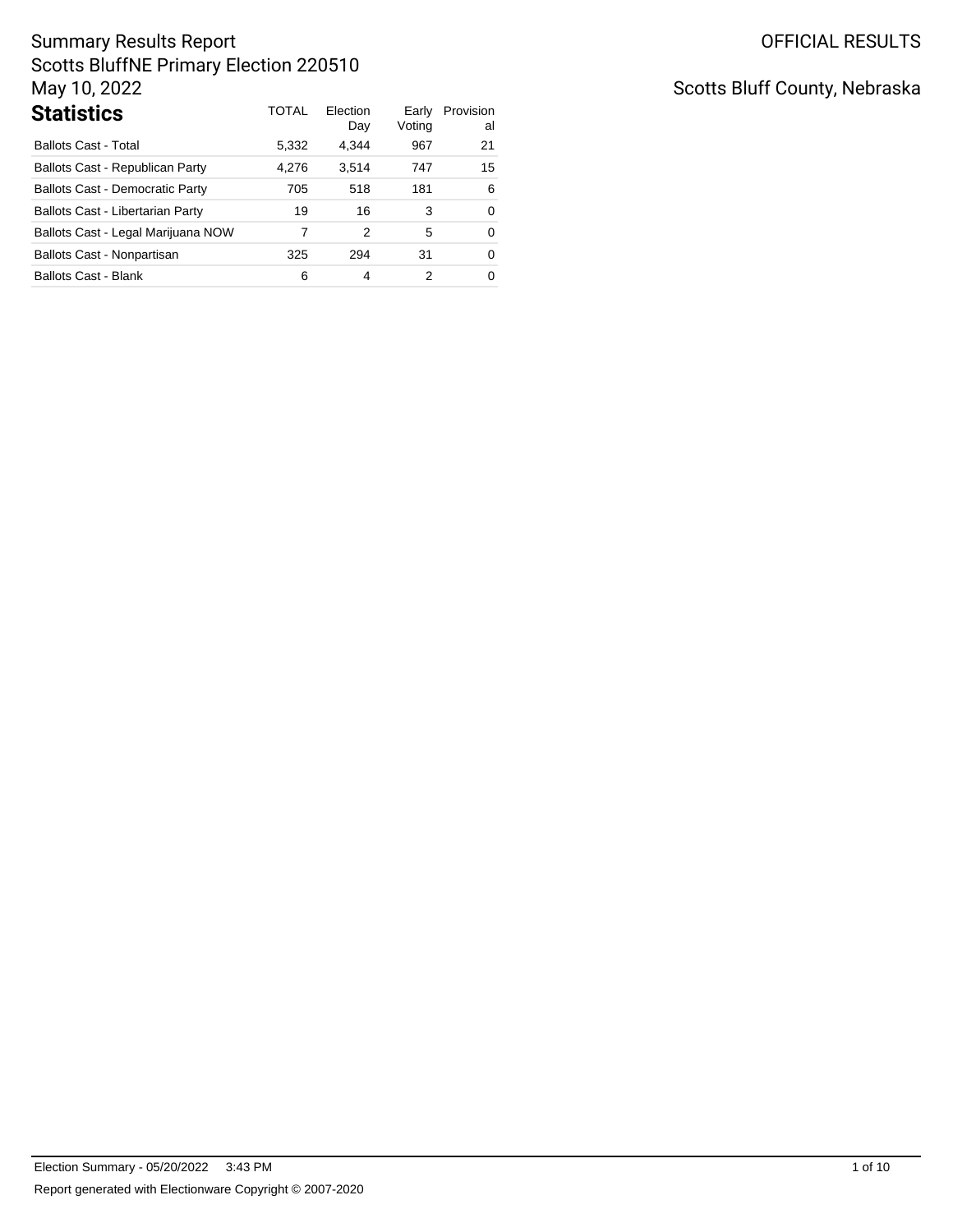# Scotts Bluff County, Nebraska

## **Rep Congress Dist. 3**

|                       | TOTAL | Election<br>Day | Early<br>Voting | Provision<br>al |
|-----------------------|-------|-----------------|-----------------|-----------------|
| Adrian Smith          | 3.045 | 2,497           | 537             | 11              |
| Mike Calhoun          | 1,129 | 923             | 202             | 4               |
| Write-In Totals       | 9     |                 | 2               | 0               |
| Overvotes             | 6     | 4               | 2               | 0               |
| <b>Undervotes</b>     | 132   | 117             | 15              | 0               |
| <b>Contest Totals</b> | 4.321 | 3.548           | 758             | 15              |

### **Rep Governor**

Vote For 1

|                         | <b>TOTAL</b> | Election<br>Day | Early<br>Voting | Provision<br>al |
|-------------------------|--------------|-----------------|-----------------|-----------------|
| Charles W. Herbster     | 1,700        | 1,417           | 280             | 3               |
| Jim Pillen              | 1,518        | 1,241           | 268             | 9               |
| <b>Brett Lindstrom</b>  | 667          | 540             | 125             | 2               |
| Theresa Thibodeau       | 148          | 120             | 28              | 0               |
| Michael Connely         | 72           | 61              | 11              | 0               |
| <b>Breland Ridenour</b> | 42           | 36              | 6               | 0               |
| Donna Nicole Carpenter  | 35           | 22              | 13              | 0               |
| <b>Troy Wentz</b>       | 17           | 16              | 1               | 0               |
| Lela McNinch            | 11           | 8               | 3               | 0               |
| Write-In Totals         | 8            | 3               | 5               | 0               |
| Overvotes               | 2            | 2               | $\Omega$        | 0               |
| <b>Undervotes</b>       | 56           | 48              | 7               | 1               |
| <b>Contest Totals</b>   | 4,276        | 3,514           | 747             | 15              |

### **Rep Sec. of State**

| Vote For 1 |  |
|------------|--|

|                        | <b>TOTAL</b>   | Election<br>Day | Early<br>Voting | Provision<br>al |
|------------------------|----------------|-----------------|-----------------|-----------------|
| <b>Bob Evnen</b>       | 1,930          | 1,558           | 364             | 8               |
| <b>Rex Schroder</b>    | 952            | 796             | 154             | 2               |
| Robert J. Borer        | 703            | 568             | 131             | 4               |
| <b>Write-In Totals</b> | $\overline{4}$ | 4               | 0               | 0               |
| Overvotes              | 0              | 0               | 0               | 0               |
| Undervotes             | 687            | 588             | 98              |                 |
| <b>Contest Totals</b>  | 4,276          | 3,514           | 747             | 15              |

### **Rep State Treasurer**

|                        | TOTAL    | Flection<br>Day | Early<br>Voting | Provision<br>al |
|------------------------|----------|-----------------|-----------------|-----------------|
| Paul Anderson          | 2,009    | 1,696           | 304             | 9               |
| John Murante           | 1,315    | 1,008           | 303             | 4               |
| <b>Write-In Totals</b> | 9        |                 | 2               | 0               |
| Overvotes              | $\Omega$ | 0               | 0               | 0               |
| Undervotes             | 943      | 803             | 138             | 2               |
| <b>Contest Totals</b>  | 4.276    | 3,514           | 747             | 15              |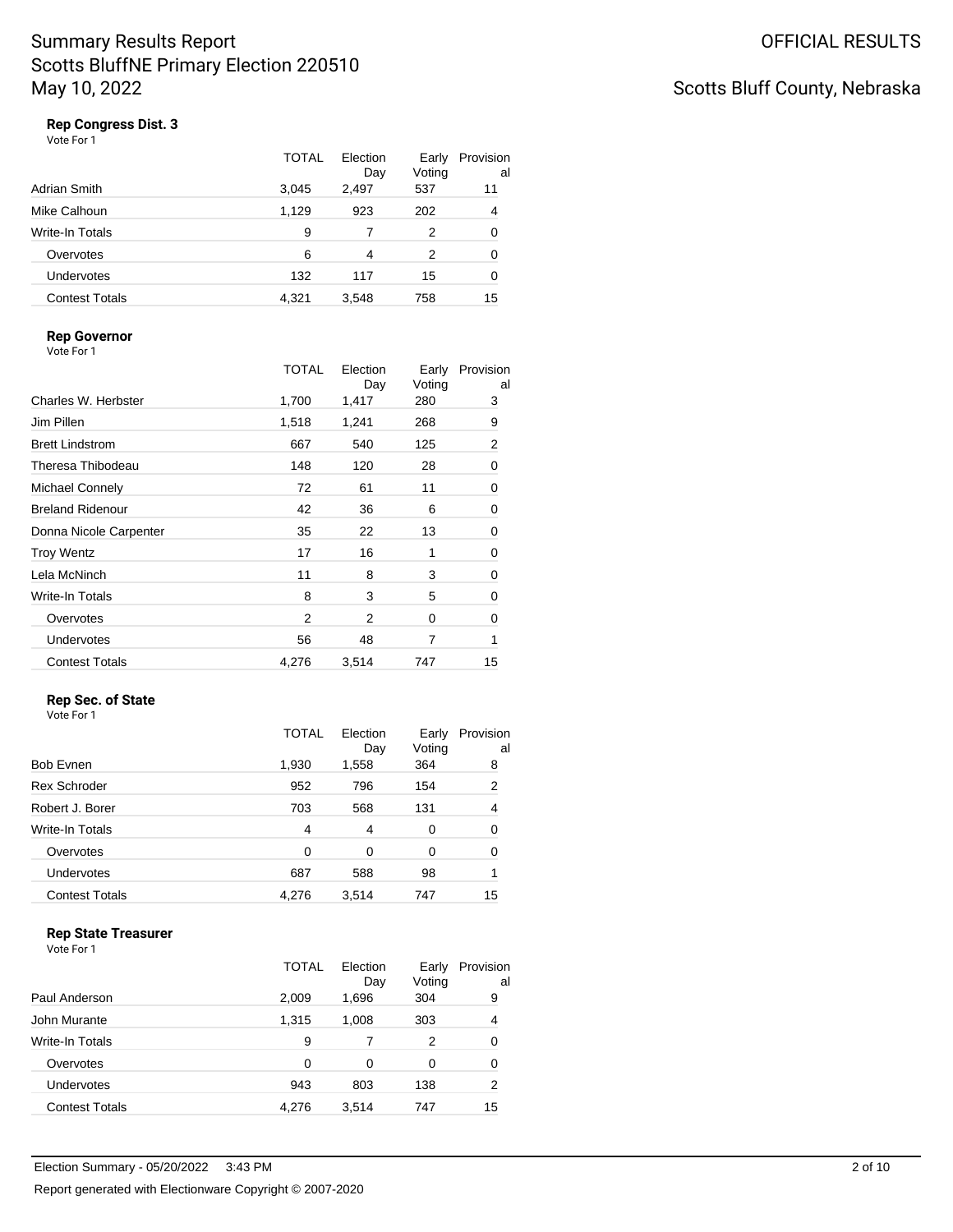# Scotts Bluff County, Nebraska

### **Rep Attorney General**

|                        | TOTAL | Election<br>Day | Early<br>Voting | Provision<br>al |
|------------------------|-------|-----------------|-----------------|-----------------|
| Mike Hilgers           | 2,163 | 1,721           | 432             | 10              |
| Jennifer Hicks         | 1,380 | 1,160           | 216             | 4               |
| <b>Write-In Totals</b> | 6     | 4               | 2               | 0               |
| Overvotes              | 0     | $\Omega$        | 0               | 0               |
| Undervotes             | 727   | 629             | 97              |                 |
| <b>Contest Totals</b>  | 4.276 | 3.514           | 747             | 15              |

#### **Rep State Auditor** Vote For 1

| Mike Foley            | TOTAL<br>2,432 | Election<br>Day<br>1,995 | Early<br>Voting<br>427 | Provision<br>al<br>10 |
|-----------------------|----------------|--------------------------|------------------------|-----------------------|
| Larry Anderson        | 1,088          | 877                      | 207                    | 4                     |
| Write-In Totals       |                | 4                        | 3                      | 0                     |
| Overvotes             | 2              | 1                        |                        | 0                     |
| Undervotes            | 747            | 637                      | 109                    |                       |
| <b>Contest Totals</b> | 4.276          | 3,514                    | 747                    | 15                    |

### **Rep Public Service Comm. Dist 5**

Vote For 1

|                       | <b>TOTAL</b> | Election<br>Day | Early<br>Voting | Provision<br>al |
|-----------------------|--------------|-----------------|-----------------|-----------------|
| Kevin Stocker         | 2,466        | 2,019           | 440             |                 |
| Mary Ridder           | 763          | 594             | 165             | 4               |
| Dakota Delka          | 389          | 329             | 58              | 2               |
| Write-In Totals       | 5            | 3               | 2               | 0               |
| Overvotes             | 0            | 0               | 0               | 0               |
| <b>Undervotes</b>     | 653          | 569             | 82              | 2               |
| <b>Contest Totals</b> | 4.276        | 3.514           | 747             | 15              |

## **Rep Commissioner Dist 1**

|                       | <b>TOTAL</b> | Election<br>Day | Early<br>Voting | Provision<br>al |
|-----------------------|--------------|-----------------|-----------------|-----------------|
| Michael Blue          | 339          | 287             | 52              | 0               |
| Mark Reichert         | 255          | 218             | 36              |                 |
| Nancy J. Bentley      | 212          | 175             | 36              |                 |
| <b>Rex Wilson</b>     | 123          | 111             | 12              | 0               |
| Timothy J. Reichert   | 78           | 67              | 11              | 0               |
| <b>Clint Riesen</b>   | 55           | 43              | 12              | 0               |
| Write-In Totals       | 1            | 1               | 0               | 0               |
| Overvotes             | 2            | 1               | 1               | 0               |
| Undervotes            | 61           | 50              | 11              | 0               |
| <b>Contest Totals</b> | 1,126        | 953             | 171             | 2               |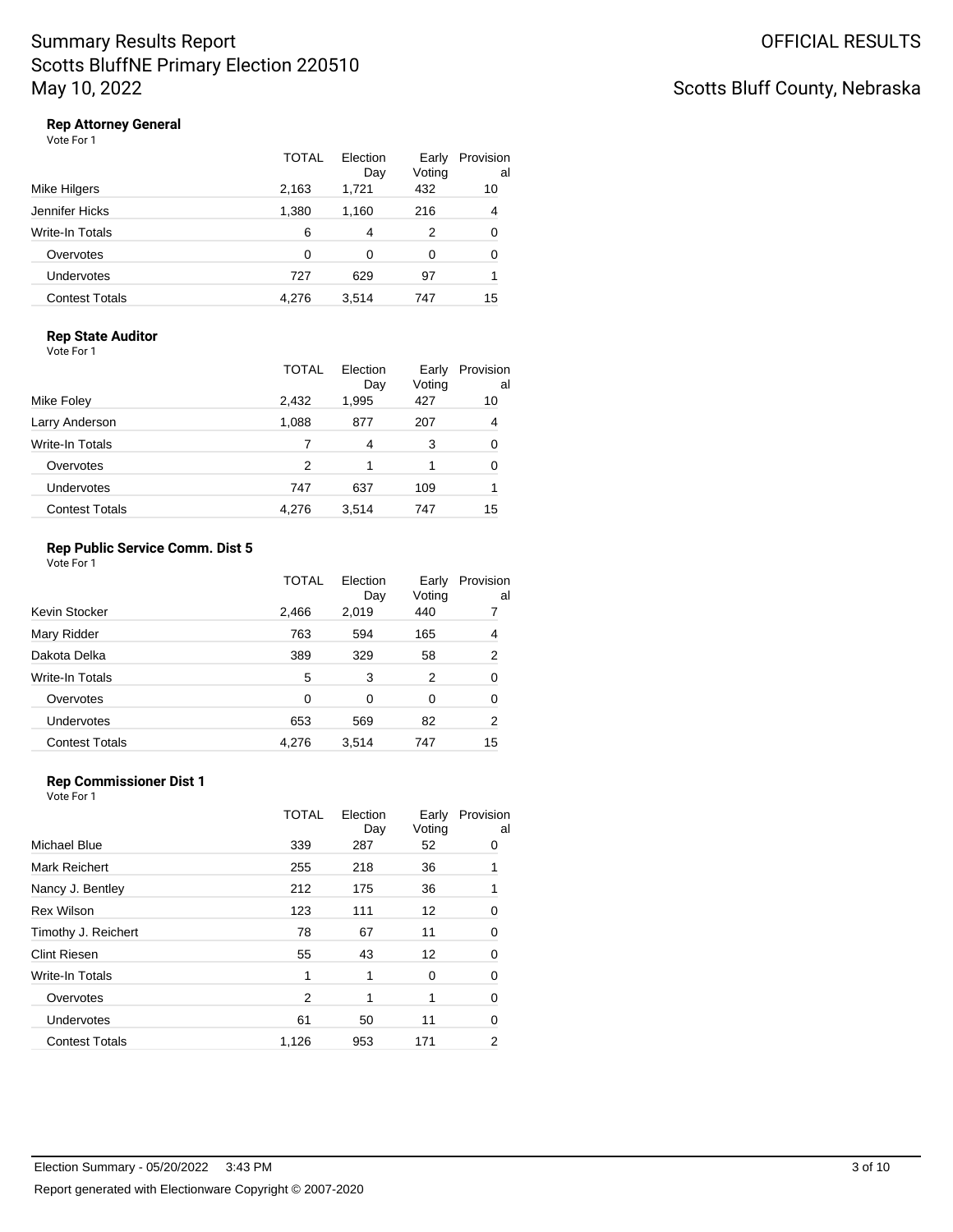# Scotts Bluff County, Nebraska

### **Rep Commissioner Dist 3**

|                       | <b>TOTAL</b> | Election<br>Day | Early<br>Voting | Provision<br>al |
|-----------------------|--------------|-----------------|-----------------|-----------------|
| Charlie Knapper       | 613          | 480             | 130             | 3               |
| Tim Beamon            | 328          | 254             | 73              |                 |
| Write-In Totals       | 2            | 2               | 0               | 0               |
| Overvotes             | 0            | 0               | O               | 0               |
| Undervotes            | 75           | 66              | 9               | 0               |
| <b>Contest Totals</b> | 1.018        | 802             | 212             | 4               |

### **Rep Commissioner Dist 5**

Vote For 1

|                       | TOTAL | Election<br>Day | Early<br>Voting | Provision<br>al |
|-----------------------|-------|-----------------|-----------------|-----------------|
| Mark Harris           | 509   | 405             | 102             | 2               |
| Jessica M. Laughlin   | 228   | 183             | 45              | 0               |
| Kellian Strey         | 106   | 81              | 22              | 3               |
| Write-In Totals       | 0     | 0               | 0               | 0               |
| Overvotes             |       | 1               | 0               | 0               |
| <b>Undervotes</b>     | 52    | 42              | 9               |                 |
| <b>Contest Totals</b> | 896   | 712             | 178             | 6               |

#### **Rep For Register of Deeds**

Vote For 1

|                       | TOTAL    | Election<br>Day | Early<br>Voting | Provision<br>al |
|-----------------------|----------|-----------------|-----------------|-----------------|
| Jean A. Bauer         | 2.650    | 2,122           | 524             | 4               |
| Angie M. Hernandez    | 1.255    | 1.074           | 170             | 11              |
| Write-In Totals       | 0        | 0               | 0               | 0               |
| Overvotes             | $\Omega$ | 0               | 0               | 0               |
| Undervotes            | 371      | 318             | 53              | 0               |
| <b>Contest Totals</b> | 4,276    | 3.514           | 747             | 15              |

### **Rep For County Surveyor**

|                       | TOTAL | Election<br>Day | Early<br>Voting | Provision<br>al |
|-----------------------|-------|-----------------|-----------------|-----------------|
| Dennis Sullivan       | 1,800 | 1,451           | 342             |                 |
| Scott M. Bosse        | 1.658 | 1.362           | 290             | 6               |
| Write-In Totals       | 1     |                 | 0               | 0               |
| Overvotes             | 0     | 0               | 0               | 0               |
| Undervotes            | 817   | 700             | 115             | 2               |
| <b>Contest Totals</b> | 4.276 | 3,514           | 747             | 15              |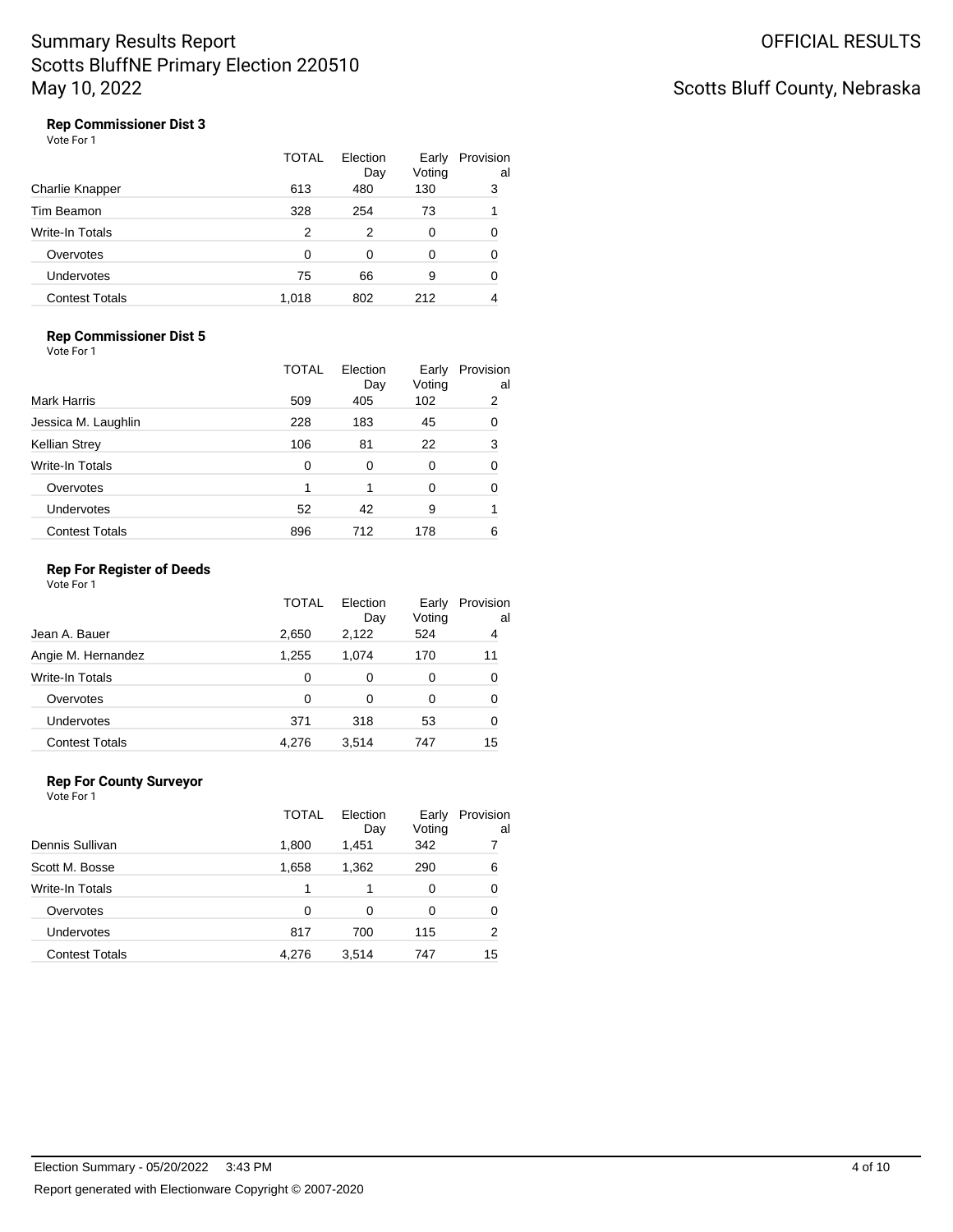# Scotts Bluff County, Nebraska

## **Dem Congress Dist. 3**

| Vote For 1 |  |  |
|------------|--|--|
|------------|--|--|

|                       | TOTAL | Election<br>Day | Early<br>Voting | Provision<br>al |
|-----------------------|-------|-----------------|-----------------|-----------------|
| David J. Else         | 298   | 226             | 69              | 3               |
| Daniel M. Wik         | 280   | 200             | 78              | 2               |
| Write-In Totals       | 5     | 3               | 2               | 0               |
| Overvotes             |       |                 | 0               | 0               |
| <b>Undervotes</b>     | 121   | 88              | 32              |                 |
| <b>Contest Totals</b> | 705   | 518             | 181             | 6               |

#### **Dem Governor** Vote For 1

|                        | TOTAL | Election<br>Day | Early<br>Voting | Provision<br>al |
|------------------------|-------|-----------------|-----------------|-----------------|
| Carol Blood            | 473   | 348             | 122             | 3               |
| Roy A. Harris          | 165   | 122             | 41              | 2               |
| <b>Write-In Totals</b> | 6     | 3               | 3               | 0               |
| Overvotes              |       | 0               |                 | 0               |
| Undervotes             | 60    | 45              | 14              |                 |
| <b>Contest Totals</b>  | 705   | 518             | 181             | 6               |

### **Dem Sec. of State**

| Vote For 1 |  |
|------------|--|
|            |  |

| TOTAL<br>Election<br>Early<br>Voting<br>Day | Provision<br>al |
|---------------------------------------------|-----------------|
| Write-In Totals<br>28<br>13<br>15           | O               |
| Overvotes<br>0                              | O               |
| Undervotes<br>166<br>677<br>505             | 6               |
| <b>Contest Totals</b><br>705<br>181<br>518  | 6               |

### **Dem State Treasurer**

Vote For 1

|                        | TOTAL | Election<br>Day | Early<br>Voting | Provision<br>al |
|------------------------|-------|-----------------|-----------------|-----------------|
| <b>Write-In Totals</b> | 27    | 13              | 14              | 0               |
| Overvotes              | 0     |                 |                 | O               |
| <b>Undervotes</b>      | 678   | 505             | 167             | 6               |
| <b>Contest Totals</b>  | 705   | 518             | 181             | 6               |

#### **Dem Attorney General**

|                       | TOTAL | Election  | Early        | Provision |
|-----------------------|-------|-----------|--------------|-----------|
| Write-In Totals       | 29    | Day<br>13 | Voting<br>16 | al<br>0   |
|                       |       |           |              |           |
| Overvotes             | 0     |           |              | 0         |
| <b>Undervotes</b>     | 676   | 505       | 165          | 6         |
| <b>Contest Totals</b> | 705   | 518       | 181          | 6         |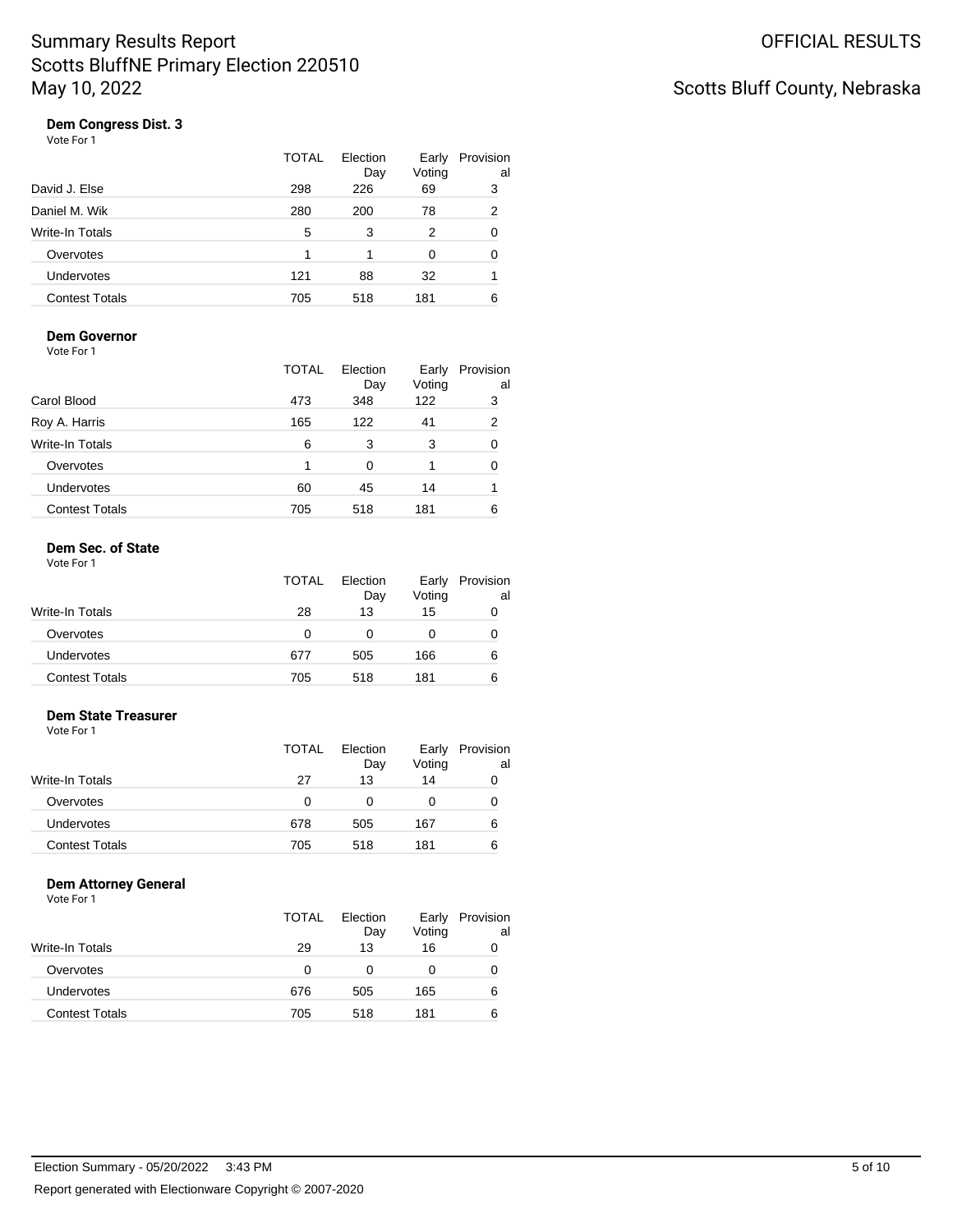# Scotts Bluff County, Nebraska

# **Dem State Auditor**

| Vote For 1 |  |
|------------|--|
|------------|--|

|                   | TOTAL | Election<br>Day | Early<br>Voting | Provision<br>al |
|-------------------|-------|-----------------|-----------------|-----------------|
| Write-In Totals   | 26    | 12              | 14              | 0               |
| Overvotes         | 0     |                 |                 | O               |
| <b>Undervotes</b> | 679   | 506             | 167             | 6               |
| Contest Totals    | 705   | 518             | 181             | 6               |

### **Dem Public Service Comm. Dist 5**

Vote For 1

|                   | <b>TOTAL</b> | Election<br>Day | Early<br>Voting | Provision<br>al |
|-------------------|--------------|-----------------|-----------------|-----------------|
| Write-In Totals   | 26           | 12              | 14              | 0               |
| Overvotes         | 0            |                 |                 | O               |
| <b>Undervotes</b> | 679          | 506             | 167             | 6               |
| Contest Totals    | 705          | 518             | 181             | 6               |

#### **Lib Congress Dist. 3**

Vote For 1

|                       | <b>TOTAL</b> | Election<br>Day | Early<br>Voting | Provision<br>al |
|-----------------------|--------------|-----------------|-----------------|-----------------|
| Write-In Totals       | 6            | 5               |                 |                 |
| Overvotes             | O            |                 |                 |                 |
| <b>Undervotes</b>     | 13           | 11              |                 |                 |
| <b>Contest Totals</b> | 19           | 16              | 3               |                 |

### **Lib Governor**

Vote For 1

|                        | TOTAL                  | Election<br>Day | Early<br>Voting | Provision<br>al |
|------------------------|------------------------|-----------------|-----------------|-----------------|
| Scott Zimmerman        | 13                     | 11              |                 |                 |
| <b>Write-In Totals</b> | $\boldsymbol{\Lambda}$ | 3               |                 |                 |
| Overvotes              | 0                      | 0               |                 |                 |
| <b>Undervotes</b>      | 2                      | 2               | 0               |                 |
| <b>Contest Totals</b>  | 19                     | 16              | 3               |                 |

#### **Lib Sec. of State**

Vote For 1

|                       | <b>TOTAL</b> | Election<br>Day | Early<br>Voting | Provision<br>al |
|-----------------------|--------------|-----------------|-----------------|-----------------|
| Write-In Totals       | 5            | 4               |                 |                 |
| Overvotes             | 0            |                 |                 |                 |
| <b>Undervotes</b>     | 14           | 12              |                 |                 |
| <b>Contest Totals</b> | 19           | 16              |                 |                 |

#### **Lib State Treasurer**

|                        | TOTAL | Election<br>Day | Early<br>Voting | Provision<br>al |
|------------------------|-------|-----------------|-----------------|-----------------|
| Katrina Tomsen         | 17    | 15              |                 |                 |
| <b>Write-In Totals</b> |       | Ω               |                 |                 |
| Overvotes              | O     |                 |                 |                 |
| <b>Undervotes</b>      |       |                 |                 |                 |
| <b>Contest Totals</b>  | 19    | 16              |                 |                 |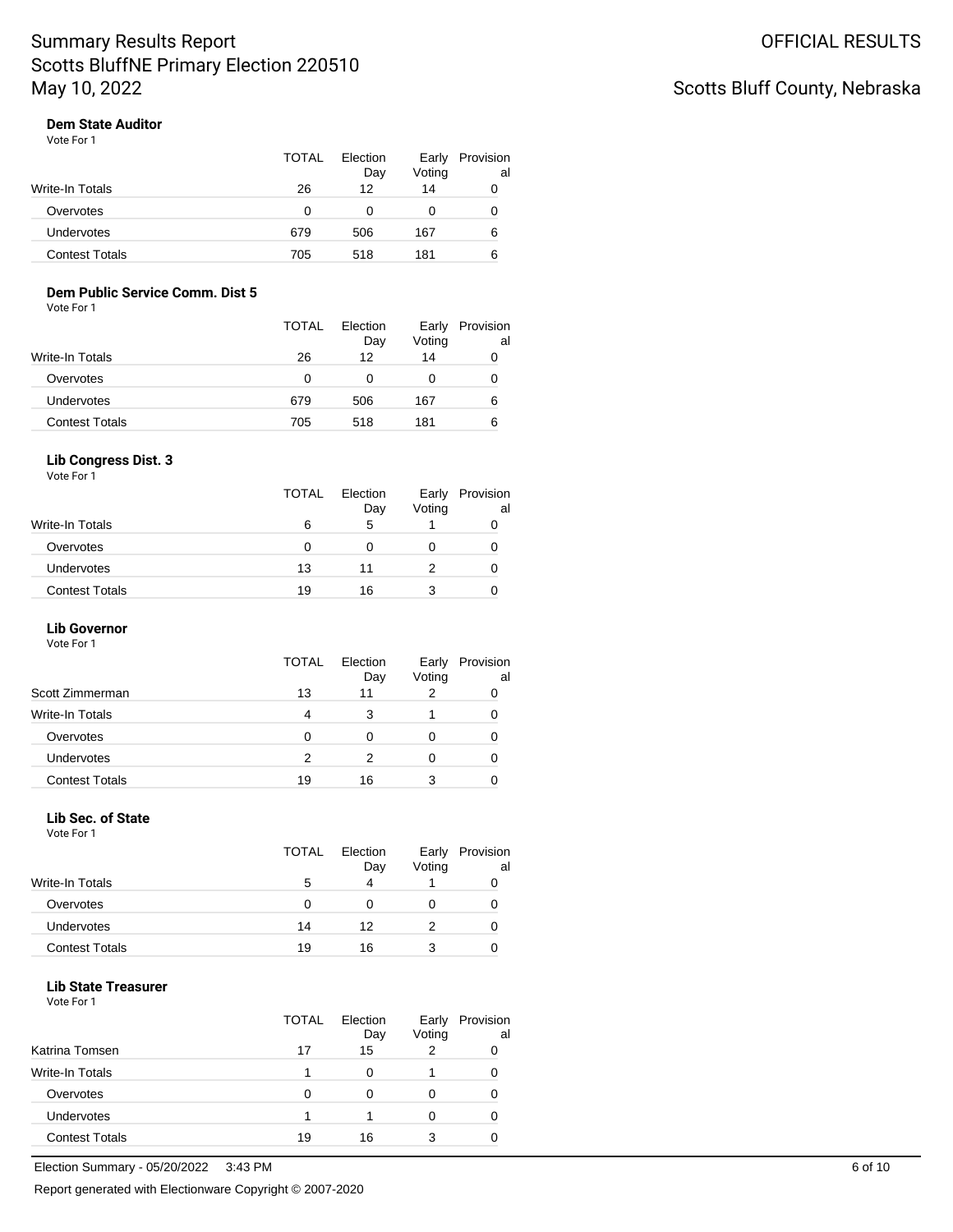# Scotts Bluff County, Nebraska

### **Lib Attorney General**

| Vote For 1 |
|------------|
|------------|

|                       | TOTAL | Election<br>Day | Early<br>Voting | Provision<br>al |
|-----------------------|-------|-----------------|-----------------|-----------------|
| Write-In Totals       | з     |                 |                 |                 |
| Overvotes             |       |                 |                 |                 |
| <b>Undervotes</b>     | 16    | 14              |                 | O               |
| <b>Contest Totals</b> | 19    | 16              |                 |                 |

### **Lib State Auditor**

Vote For 1

|                       | TOTAL | Election<br>Day | Early<br>Voting | Provision<br>al |
|-----------------------|-------|-----------------|-----------------|-----------------|
| Gene Siadek           | 16    | 14              | 2               |                 |
| Write-In Totals       |       |                 |                 |                 |
| Overvotes             | 0     |                 | 0               |                 |
| <b>Undervotes</b>     | 2     |                 |                 |                 |
| <b>Contest Totals</b> | 19    | 16              | 3               |                 |

### **Lib Public Service Comm. Dist 5**

Vote For 1

|                        | <b>TOTAL</b> | Election<br>Day | Early<br>Voting | Provision<br>al |
|------------------------|--------------|-----------------|-----------------|-----------------|
| <b>Write-In Totals</b> |              | 3               |                 |                 |
| Overvotes              | 0            |                 |                 |                 |
| Undervotes             | 15           | 13              |                 |                 |
| <b>Contest Totals</b>  | 19           | 16              |                 |                 |

### **Lmn Congress Dist. 3**

| Vote For 1 |  |  |
|------------|--|--|
|            |  |  |

|                       | <b>TOTAL</b> | Election<br>Day | Early<br>Voting | Provision<br>al |
|-----------------------|--------------|-----------------|-----------------|-----------------|
| Mark Elworth Jr.      | 6            | 2               |                 |                 |
| Write-In Totals       | O            | Ω               |                 |                 |
| Overvotes             | O            |                 |                 |                 |
| Undervotes            |              |                 |                 |                 |
| <b>Contest Totals</b> |              | າ               | 5               |                 |
|                       |              |                 |                 |                 |

### **Lmn Governor**

Vote For 1

|                        | <b>TOTAL</b> | Election<br>Day | Early<br>Voting | Provision<br>al |
|------------------------|--------------|-----------------|-----------------|-----------------|
| <b>Write-In Totals</b> |              |                 |                 |                 |
| Overvotes              |              |                 |                 |                 |
| Undervotes             | 5            |                 | 4               |                 |
| <b>Contest Totals</b>  |              |                 | 5               |                 |
|                        |              |                 |                 |                 |

#### **Lmn Sec. of State** Vote For 1

|                       | <b>TOTAL</b> | Election<br>Day | Early<br>Voting | Provision<br>al |
|-----------------------|--------------|-----------------|-----------------|-----------------|
| Write-In Totals       | 2            |                 |                 |                 |
| Overvotes             | O            |                 |                 |                 |
| <b>Undervotes</b>     | 5            |                 |                 |                 |
| <b>Contest Totals</b> |              |                 | 5               |                 |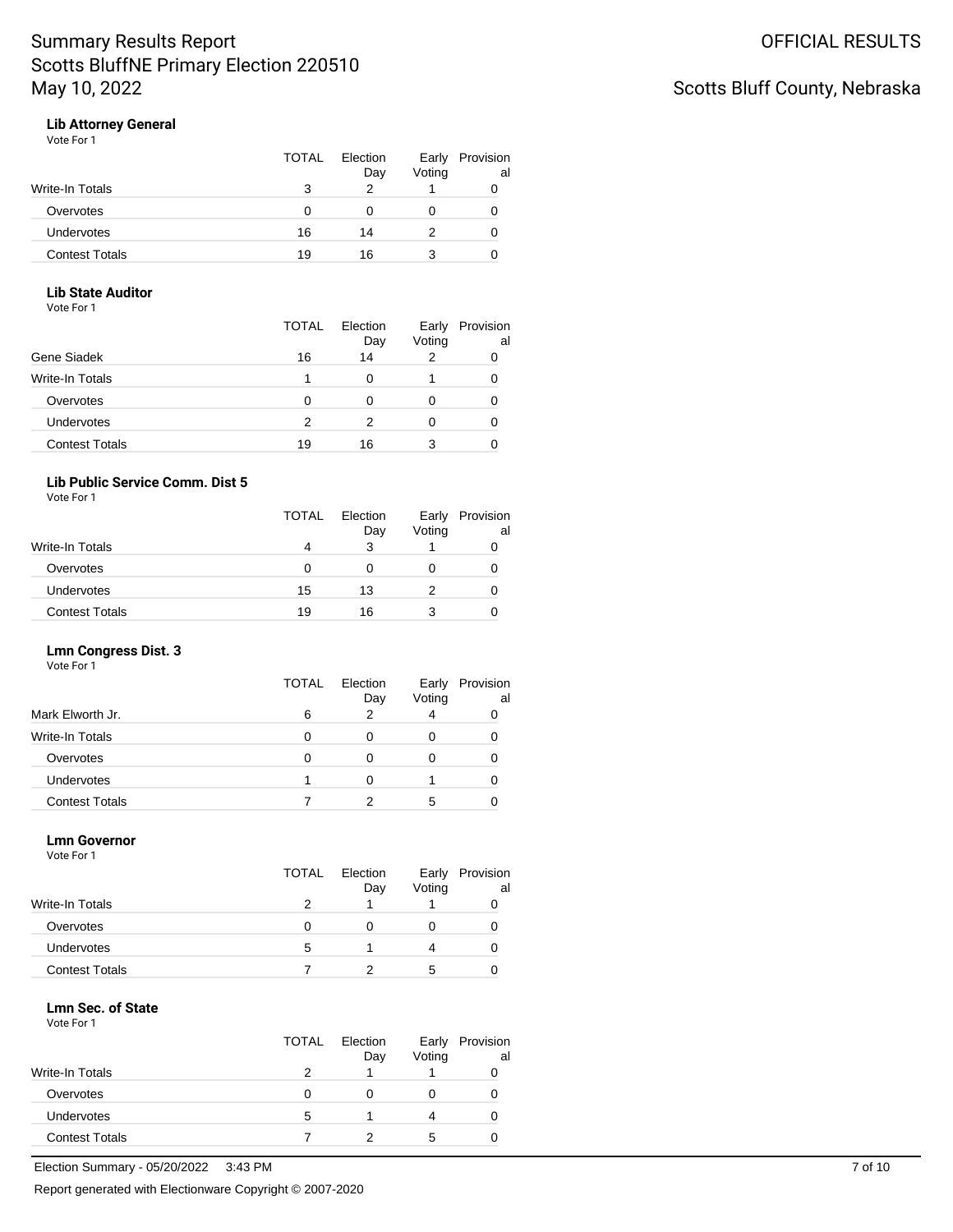# Scotts Bluff County, Nebraska

### **Lmn State Treasurer**

| Vote For 1 |  |
|------------|--|
|------------|--|

|                       | TOTAL | Election<br>Day | Early<br>Voting | Provision<br>al |
|-----------------------|-------|-----------------|-----------------|-----------------|
| Write-In Totals       |       |                 |                 |                 |
| Overvotes             |       |                 |                 |                 |
| Undervotes            | 6     |                 |                 |                 |
| <b>Contest Totals</b> |       |                 | .5              |                 |

### **Lmn Attorney General**

Vote For 1

|                       | TOTAL | Election<br>Day | Early<br>Voting | Provision<br>al |
|-----------------------|-------|-----------------|-----------------|-----------------|
| Larry Bolinger        | 6     | っ               | 4               |                 |
| Write-In Totals       |       |                 | 0               |                 |
| Overvotes             |       |                 |                 |                 |
| <b>Undervotes</b>     |       |                 |                 |                 |
| <b>Contest Totals</b> |       |                 | 5               |                 |

### **Lmn State Auditor**

Vote For 1

|                       | <b>TOTAL</b> | Election<br>Day | Early<br>Voting | Provision<br>al |
|-----------------------|--------------|-----------------|-----------------|-----------------|
| L. Leroy Lopez        | 6            | າ               |                 |                 |
| Write-In Totals       | O            |                 |                 |                 |
| Overvotes             |              |                 |                 |                 |
| <b>Undervotes</b>     |              |                 |                 |                 |
| <b>Contest Totals</b> |              |                 | 5               |                 |

### **Lmn Public Service Comm. Dist 5**

Vote For 1

|                       | <b>TOTAL</b> | Election<br>Day | Early<br>Voting | Provision<br>al |
|-----------------------|--------------|-----------------|-----------------|-----------------|
| Write-In Totals       |              |                 |                 |                 |
| Overvotes             |              |                 |                 |                 |
| <b>Undervotes</b>     | 6            |                 |                 |                 |
| <b>Contest Totals</b> |              |                 | 5               |                 |

### **Legislature Dist 48**

|                       | TOTAL | Election<br>Day | Early<br>Voting | Provision<br>al |
|-----------------------|-------|-----------------|-----------------|-----------------|
| <b>Brian Hardin</b>   | 2,268 | 1,837           | 424             |                 |
| Scott Shaver          | 1,106 | 929             | 173             | 4               |
| Don L. Lease II       | 1,073 | 867             | 202             | 4               |
| Jeremiah Jake Teeple  | 218   | 162             | 55              | 1               |
| <b>Talon Cordle</b>   | 183   | 139             | 42              | 2               |
| Write-In Totals       | 7     | 7               | 0               | 0               |
| Overvotes             | 7     | 6               | 1               | 0               |
| <b>Undervotes</b>     | 470   | 397             | 70              | 3               |
| <b>Contest Totals</b> | 5,332 | 4,344           | 967             | 21              |
|                       |       |                 |                 |                 |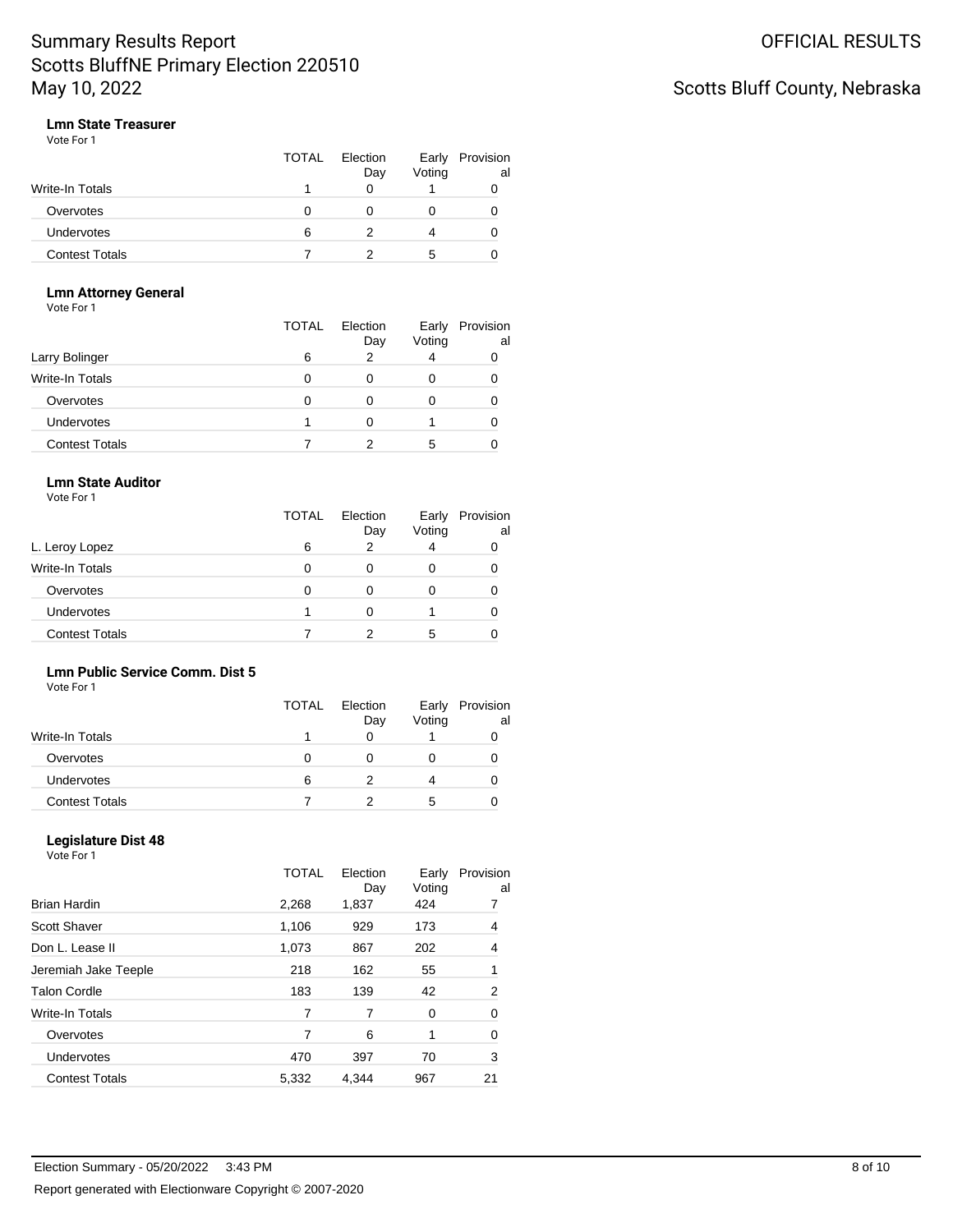# Scotts Bluff County, Nebraska

#### **State Board of Education Dist 7** Vote For 1

|                       | <b>TOTAL</b> | Election<br>Day | Early<br>Voting | Provision<br>al |
|-----------------------|--------------|-----------------|-----------------|-----------------|
| Elizabeth Tegtmeier   | 2,774        | 2,269           | 492             | 13              |
| Pat Moore             | 894          | 743             | 149             | 2               |
| <b>Robin Stevens</b>  | 887          | 681             | 201             | 5               |
| Write-In Totals       | 10           | 8               | 2               | 0               |
| Overvotes             | 3            | 2               | 1               | 0               |
| <b>Undervotes</b>     | 764          | 641             | 122             | 1               |
| <b>Contest Totals</b> | 5.332        | 4.344           | 967             | 21              |

#### **University of NE Board of Regents Dist 7** Vote For 1

|                       | <b>TOTAL</b> | Election<br>Day | Early<br>Voting | Provision<br>al |
|-----------------------|--------------|-----------------|-----------------|-----------------|
| <b>Matt Williams</b>  | 2,002        | 1,622           | 369             | 11              |
| Kathy Wilmot          | 1,905        | 1,524           | 376             | 5               |
| Nolan Gurnsey         | 476          | 382             | 92              | $\overline{2}$  |
| Write-In Totals       | 11           | 10              | 1               | 0               |
| Overvotes             | 2            | 2               | 0               | 0               |
| Undervotes            | 936          | 804             | 129             | 3               |
| <b>Contest Totals</b> | 5,332        | 4.344           | 967             | 21              |

#### **For Board of Education Dist 16**

|                        | TOTAL | Election<br>Day | Early<br>Voting | Provision<br>al |
|------------------------|-------|-----------------|-----------------|-----------------|
| Greg L. Trautman       | 844   | 664             | 176             | 4               |
| <b>Brian Copsey</b>    | 616   | 481             | 134             | 1               |
| John Maser             | 604   | 487             | 115             | 2               |
| <b>Justin Reinmuth</b> | 593   | 455             | 136             | 2               |
| Kolene Woodward        | 522   | 395             | 124             | 3               |
| Krista Baird           | 497   | 391             | 104             | 2               |
| Rick Kinnaman          | 483   | 383             | 97              | 3               |
| Gloria Rita Morales    | 331   | 252             | 75              | 4               |
| <b>Brandon Smith</b>   | 282   | 232             | 49              | 1               |
| James S. Jackson       | 258   | 208             | 49              | 1               |
| Mike Eble              | 190   | 153             | 37              | 0               |
| Jordan Long Sr.        | 57    | 44              | 13              | 0               |
| <b>Write-In Totals</b> | 1     | 0               | 1               | 0               |
| Overvotes              | 18    | 15              | 3               | 0               |
| Undervotes             | 773   | 664             | 105             | 4               |
| <b>Contest Totals</b>  | 6,069 | 4,824           | 1,218           | 27              |